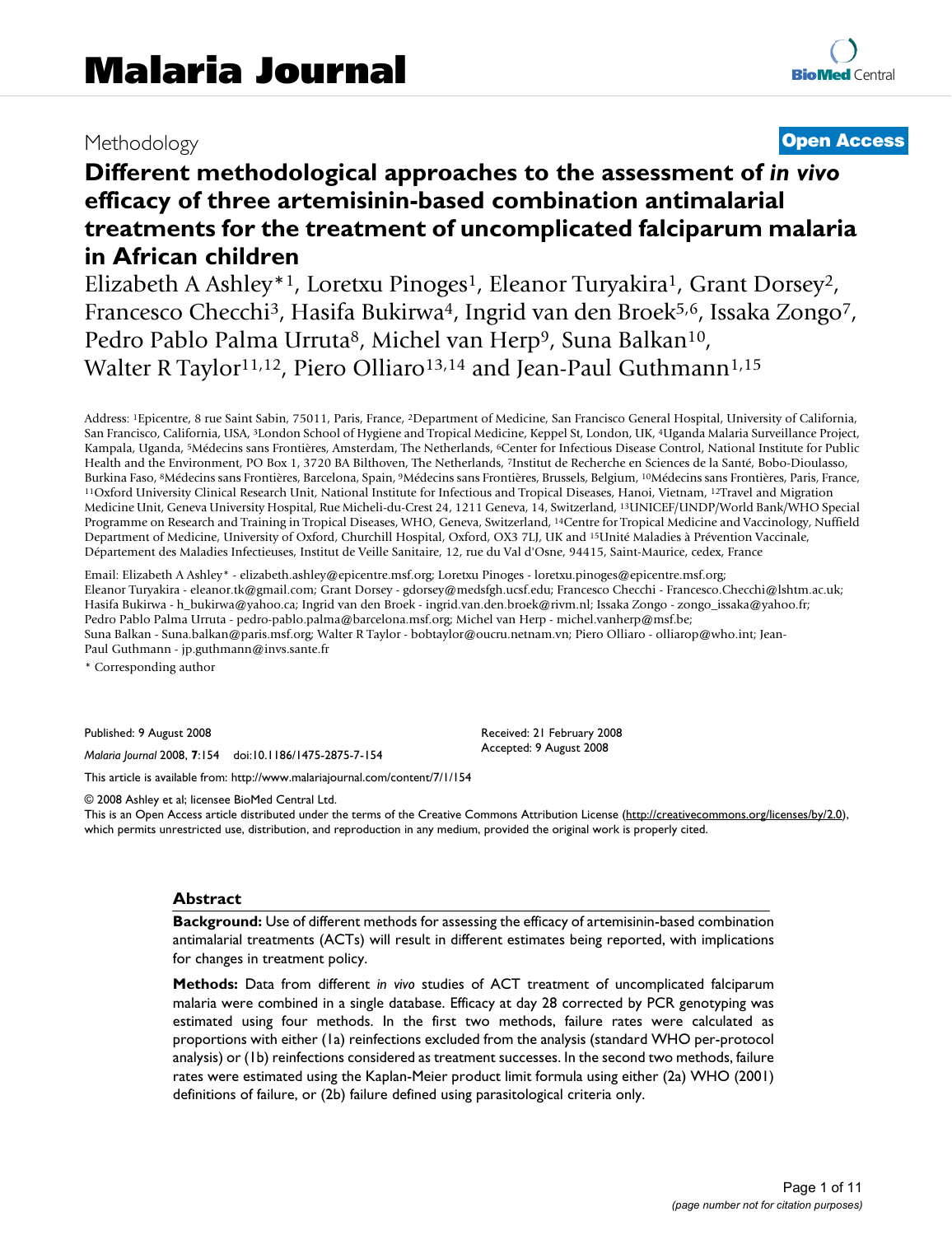**Results:** Data analysed represented 2926 patients from 17 studies in nine African countries. Three ACTs were studied: artesunate-amodiaquine (AS+AQ, N = 1702), artesunate-sulphadoxinepyrimethamine (AS+SP,  $N = 706$ ) and artemether-lumefantrine (AL,  $N = 518$ ).

Using method (1a), the day 28 failure rates ranged from 0% to 39.3% for AS+AQ treatment, from 1.0% to 33.3% for AS+SP treatment and from 0% to 3.3% for AL treatment. The median [range] difference in point estimates between method 1a (reference) and the others were: (i) method 1b  $= 1.3\%$  [0 to24.8], (ii) method 2a = 1.1% [0 to21.5], and (iii) method 2b = 0% [-38 to19.3].

The standard per-protocol method (1a) tended to overestimate the risk of failure when compared to alternative methods using the same endpoint definitions (methods 1b and 2a). It either overestimated or underestimated the risk when endpoints based on parasitological rather than clinical criteria were applied. The standard method was also associated with a 34% reduction in the number of patients evaluated compared to the number of patients enrolled. Only 2% of the sample size was lost when failures were classified on the first day of parasite recurrence and survival analytical methods were used.

**Conclusion:** The primary purpose of an *in vivo* study should be to provide a precise estimate of the risk of antimalarial treatment failure due to drug resistance. Use of survival analysis is the most appropriate way to estimate failure rates with parasitological recurrence classified as treatment failure on the day it occurs.

# **Background**

Studies of antimalarial drug efficacy remain the primary source of evidence for treatment policy decisions. How these studies should be conducted and interpreted is still a subject for debate. Contentious methodological issues include length of follow-up after treatment, whether to use clinical or parasitological outcomes and which analytical methods are the most appropriate [1-4]. Study designs and data analysis vary; this makes combining and comparing data difficult. The World Health Organization (WHO) has made considerable efforts to standardize methods for the assessment of antimalarial drug efficacy over the last 40 years but these have changed several times, in line with the prevailing opinion at the time. The first *in vivo* test was developed in 1965 and was designed for the assessment of chloroquine efficacy against falciparum malaria using strictly defined parasitological end points. The protocol was revised in 1967 and 1972, with patients followed up for 28 days and kept in a mosquitofree environment to prevent re-infection. Subsequent modifications to the protocol in 1996 permitted a shorter length of follow-up of 14 days in areas of high transmission, where the main endpoint changed from parasitological clearance without subsequent recrudescence to adequate clinical response, i.e. a patient in whom parasites reappeared without symptoms was still regarded as 'cured'. In 2001, the length of follow-up was increased to 28 days in areas of intense transmission, if PCR genotyping was available, and the concept of late treatment failure incorporating clinical or parasitological failures was introduced. Asymptomatic patients with parasitological failure were followed from the day of reappearance to the last day of follow-up when they were treated if parasites were still

present [5-7]. In a more recent document, 'Susceptibility of *Plasmodium falciparum* to antimalarial drugs', an update of the therapeutic efficacy test and modification of the protocol have been proposed with late parasitological failure defined as "presence of parasitaemia between day 7 and day 28 with temperature ‹37.5°C, without the patient previously meeting any of the criteria of early treatment failure or late clinical failure" [8]. Definitions of endpoints are summarized in Figure 1.

# *Analysis of efficacy data*

The recommended method for analysis of efficacy data changed in the 2001 WHO protocol to survival analysis. In the 2001 report, the life-table method is mentioned and, in the more detailed 2003 guidelines, there is an annex enabling users to calculate Kaplan-Meier survival curves by hand. In order for data to be comparable with earlier results, it was advised that "data [also] be analysed using the traditional 'per-protocol' approach", i.e. failure rates expressed as proportions with exclusion of patients lost from the study for any reason other than genotypingconfirmed recrudescence before the last day of follow-up. An Excel™ programme was developed to enable users to get their results analysed with per-protocol and Kaplan-Meier methods. In practice, survival analysis has not been used widely, but consensus appears to be growing that it is the method of choice [1,4,9].

#### *Polymerase chain reaction genotyping*

PCR genotyping allows the reappearance of parasites during follow-up to be classified as a new or recrudescent infection. However the technique is not without its limitations. Methods are not standardized with different labo-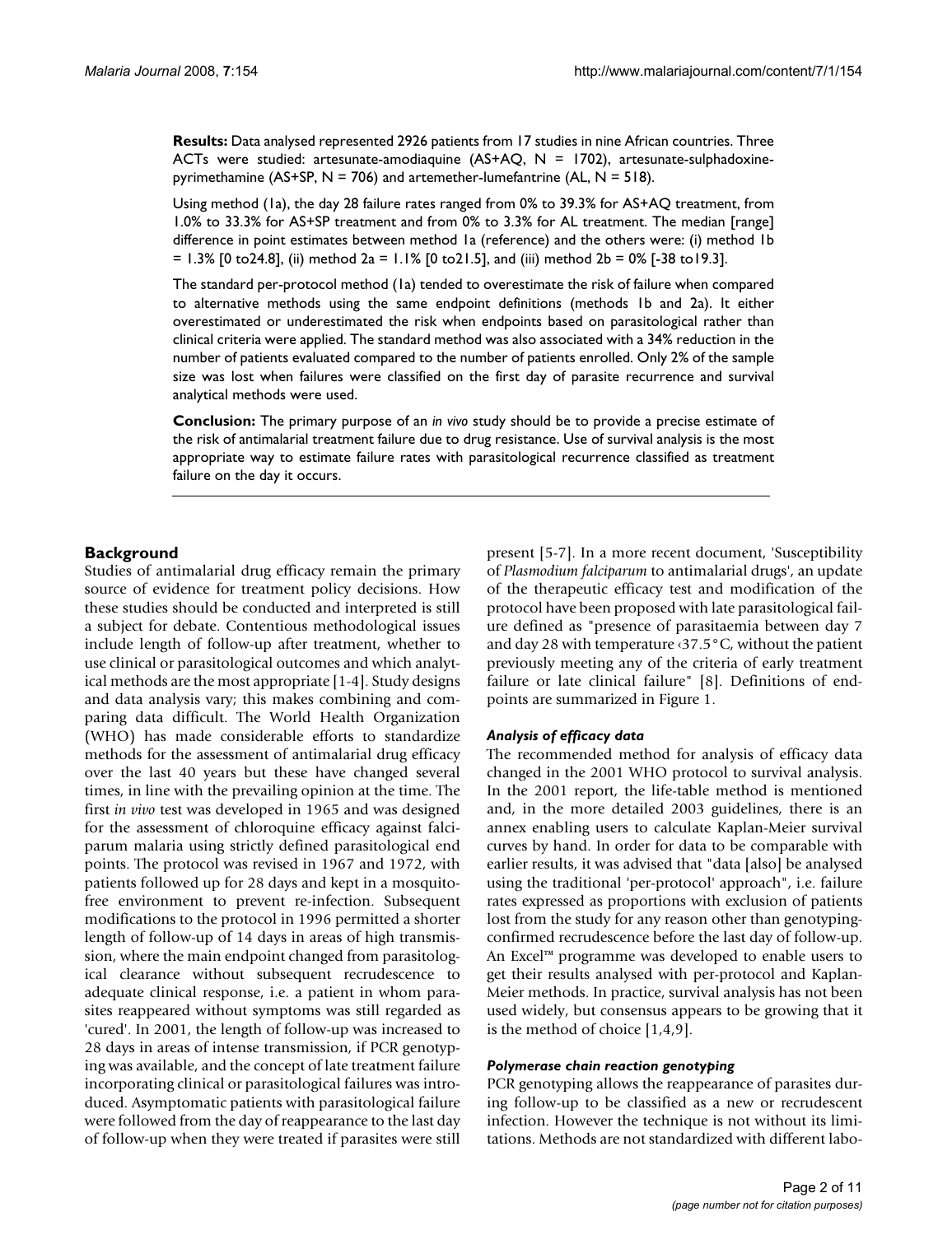#### WHO (2001)

Early treatment failure (ETF):

• Danger signs or severe malaria on day 1, 2 or 3, in the presence of parasitaemia

• Parasitaemia on day 2 higher than on day 0, irrespective of axillary temperature

- Parasitaemia on day 3 with axillary temperature  $\geq 37.5$  °C
- Parasitaemia on day  $3 \ge 25\%$  of count on day 0

Late clinical failure (LCF):

• Danger signs or severe malaria in the presence of parasitaemia on any day between day 4 and day 28, without the patient previously meeting any of the criteria of early treatment failure

• Axillary temperature  $\geq$  37.5 °C in the presence of parasitaemia on any day between day 4 and day 28, without the patient previously meeting any of the criteria of early treatment failure

Late parasitological failure (LPF) (WHO 2001):

• Parasites without fever on day 28

Late parasitological failure (Method 2b and WHO recommendation (2005)):

• Presence of parasitaemia between day 7 and day 28 with temperature  $\langle 37.5 \degree C$ , without the patient previously meeting any of the criteria of early treatment failure or late clinical failure

Adequate clinical and parasitological response (ACPR):

• Absence of parasitaemia on day 28, irrespective of axillary temperature, without the patient meeting any of the criteria of early treatment failure, late clinical failure or late parasitological failure

Figure 1 **Classification of efficacy endpoints (WHO, 2001)**.

ratories using different numbers of genotypic markers and different methods of interpretation [10]. Distinguishing a new from a recrudescent infection is particularly challenging in areas of high transmission where multiple genotype infections are common [11]. Identification of an identical genotype during follow-up is not absolute proof of recrudescence just as identification of a different genotype could indicate recrudescence of a previously undetected minority genotype. The WHO has recommended since 2003 that for data analysis "re-infections (as well as PCR unclassifiable results) be classified as involuntary withdrawals" and, therefore, excluded from the analysis.

#### *Implications of using different analytical methods*

The differences which may result from use of different methods of analysis are important because results of *in vivo* studies using the WHO protocol are used to guide changes in treatment policy. Current recommendations (WHO 2006) are that a new antimalarial drug combination should be 95% efficacious when deployed and change should be considered when efficacy falls to 90% [12].

#### *Data sources*

Since 2002, Epicentre/Médecins sans Frontières and the Department of Medicine, San Francisco General Hospital, University of California, San Francisco (UCSF), in partnership with Ministries of Health or Universities in a number of African countries have conducted studies of the efficacy of artemisinin-based combination regimens.

All studies underwent ethical review and were approved by the relevant national authorities [13-26].

#### *Study objectives*

These data were combined for this analysis with the following objectives-

(a) to examine the effect of using different definitions of treatment failure and methods of analysis on estimates of PCR-corrected failure rates.

(b) to describe the utility of PCR genotyping to classify parasite recurrences in *in vivo* studies.

#### **Methods**

#### *Criteria for inclusion or exclusion of data*

Studies were included if the treatment given was a supervised therapeutic regimen of three days of an artemisinin derivative combined with another antimalarial, and complied with the WHO 2001 guidelines, with follow-up for at least 28 days and PCR genotyping to distinguish reinfections from recrudescences.

#### *Overview of design of studies and methods*

In brief, children aged 6–59 months were eligible for enrolment if they had *P. falciparum* mono-infection (density threshold at entry varying with study site from a minimum of 500 to  $2,000/\mu L$  up to a maximum of 100,000 or  $200,000/\mu L$ , met none of the criteria for severe malaria, no reported hypersensitivity to the study drug, no serious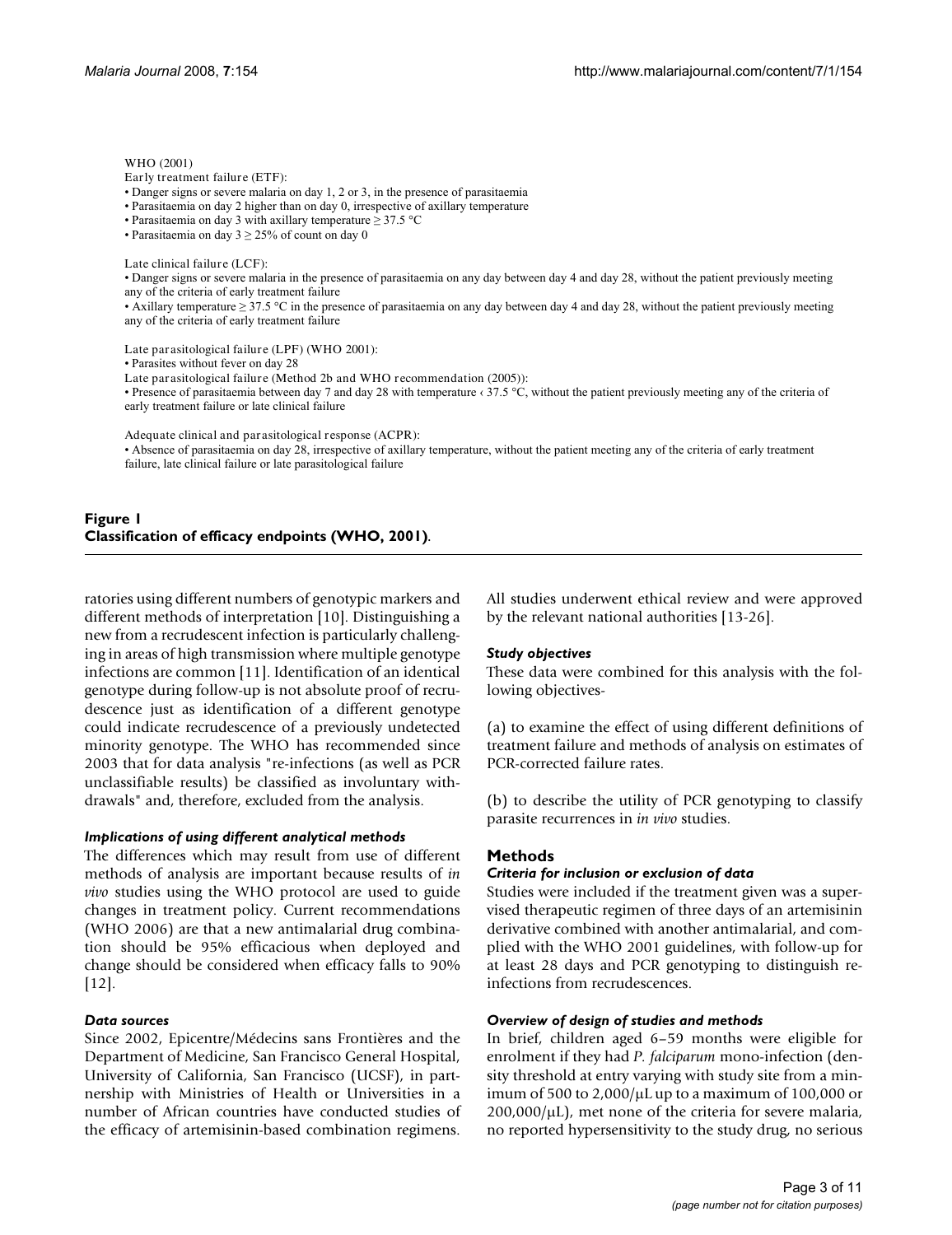concomitant febrile illness and consent given by accompanying caregivers. Subjects were re-assessed clinically and parasitologically on days 1, 2, 3, 7, 14, 21 and 28, or any day in-between in case of illness. In the studies conducted by Epicentre/MSF, when asymptomatic parasitaemia occurred after day 3, children were monitored closely and administered a rescue antimalarial (quinine), if fever was measured in the clinic, or if they were still parasitaemic without symptoms on day 28. In the UCSF collaborative studies cases of recurrent parasitaemia with a history of fever were treated.

# *PCR genotyping methods*

PCR genotyping was used to classify parasite recurrences occurring after day 14 of follow up. All recurrences occurring on or before day 14 were considered to be recrudescent infections. Genotyping was done at different laboratories that used different extraction methods, primers and reaction conditions (Table 1). For the Epicentre/ MSF studies, cases in which the post-treatment sample featured all or some of the pre-treatment alleles were considered recrudescent infections; cases in which pre- and post-treatment genotypes were entirely different were considered as new infections. This approach was modified to classify recurrences of parasitaemia in the UCSF collaborative studies as follows:

(i) PCR outcomes defined as "recrudescence + re-infection" were reclassified as recrudescence if more the half the alleles on the day of failure were present on day 0 or as new infections for the remainder (Kampala, Uganda).

(ii) PCR outcomes defined as "recrudescence + re-infection" were classified as new infections (Apac, Arua, Tororo 2004, Jinja, Uganda).

(iii) PCR outcomes defined as "recrudescence + re-infection" were classified as new infections. MSP1 was also done for patients defined as "recrudescence" by MSP2. The final classification of recrudescence required that all of the alleles on the day of failure had to be present on day 0 for both MSP2 and MSP1 (Tororo 2005, Uganda).

(iv) MSP2, MSP1 and four microsatellites were used for all LCF and LPFs. To be classified as a recrudescence there had to be at least one allele present on the day of failure which was present on day 0 for all six loci (Burkina Faso 2005).

# *Data analysis*

Databases were imported into Stata 9.0 (Stata Corp., Texas, USA) and the variables of interest selected which were recoded according to a pre-determined list. Individual databases were verified against existing study reports if available. Discrepancies were resolved by consultation with the study principal investigators. Individual databases were merged into a single database for analysis.

#### *Evaluation of PCR genotyping methods*

PCR genotyping results for children with a parasite recurrence after day 14 were classified as either resolved by PCR (recrudescence or re-infection), or unresolved by PCR, and the reason recorded (missing sample, failure to extract DNA, indeterminate result).

The use-effectiveness of the PCR genotyping method was assessed, defined as the number of children with parasite recurrence resolved by PCR divided by the total number of children with recurrences after day 14 [27].

# *Efficacy analyses*

Four different analyses were done. Figure 2 presents the population selected and the methods used for each analysis. The populations differ depending on both the definition of failure and the analytical method used. Efficacy results are presented as point estimates for each drug in each study without making comparisons between treatment arms in the same study. Patients wrongly randomized, who did not meet study inclusion criteria were excluded from all analyses. Withdrawals for other reasons were dealt with in different ways depending on the analytical method used as explained below. Failure rates were calculated as proportions (methods 1a and 1b) or estimated using survival analytical methods (methods 2a and 2b) as follows-

(i) Day 28 failure rates calculated as proportions using a per-protocol dataset-

Patients with no outcome on day 28 (losses to follow up and withdrawals) and patients with recurrence unresolved by PCR were excluded from these analyses. New infections during the follow-up were treated in 2 ways:

• *Method 1a*: individuals with new infections excluded from the analysis. This is the standard per-protocol analysis reported by most investigators following the WHO protocol and for convenience will be referred to as the "WHO per protocol method" to indicate failure rates calculated as proportions and endpoints defined as in the WHO (2001) protocol.

• *Method 1b*: all PCR-confirmed new infections re-classified as successes (ACPR).

(ii) Day 28 failure rates estimated by the Kaplan-Meier product limit formula (survival analysis) using the dataset of correctly randomized patients -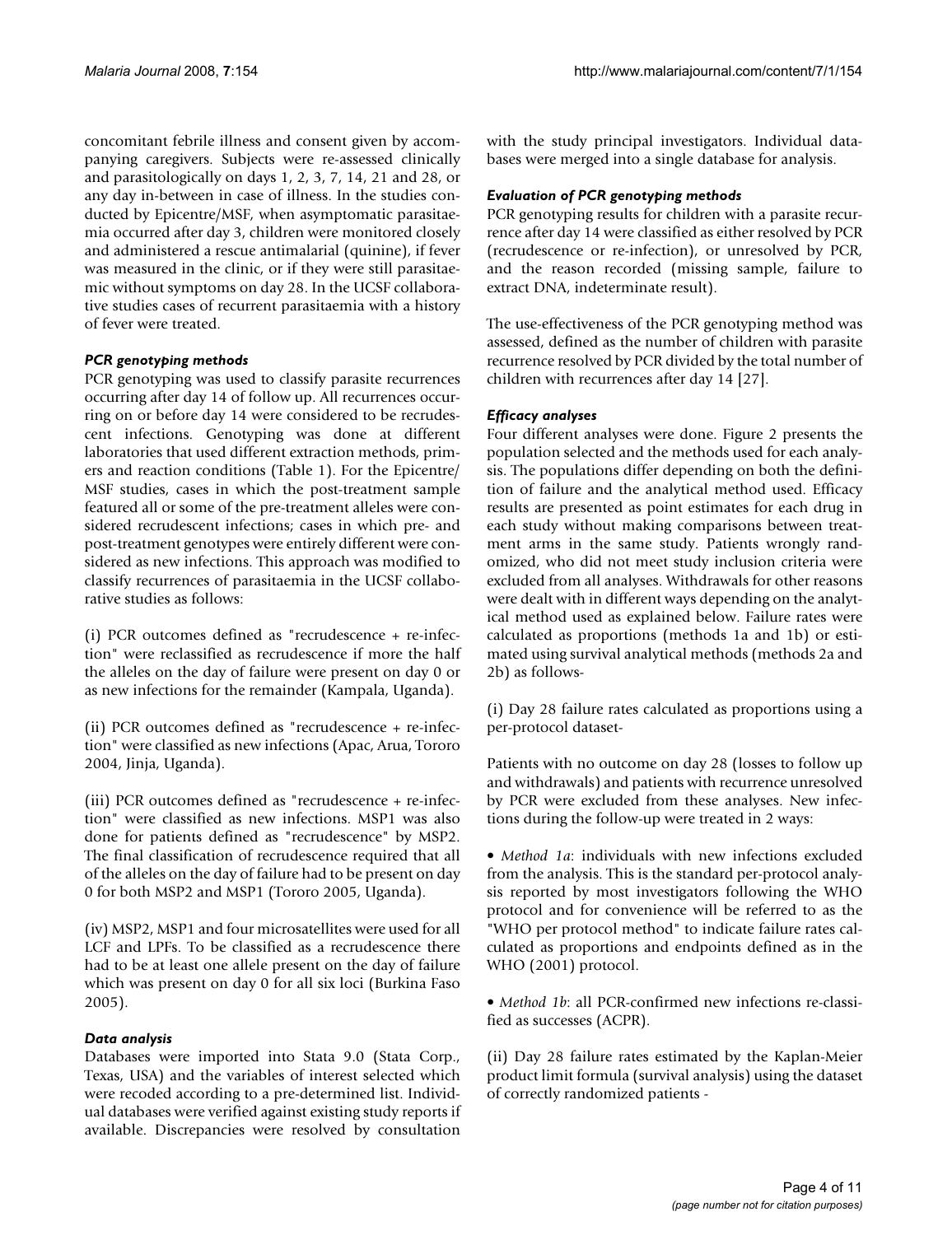| Year | Country<br>& Site          | Laboratory                                         | <b>Method used</b>    | N                           | <b>Unresolved</b><br>by PCR<br>n | <b>Resolved</b><br>by PCR<br>n | <b>PCR Use-</b><br>effectiveness<br>[95%CI] |
|------|----------------------------|----------------------------------------------------|-----------------------|-----------------------------|----------------------------------|--------------------------------|---------------------------------------------|
|      |                            |                                                    |                       | recurr.<br>after<br>day   4 |                                  |                                |                                             |
| 2002 | Zambia, Maheba             | Rouen France                                       | msp2                  | 43                          | 3                                | 40                             | 93.0                                        |
| 2003 | Angola, Kuito              | <b>IMT Antwerp</b>                                 | $msp1+msp2$           | 8                           | 0                                | 8                              | $[80.9 - 98.5]$<br>100.0                    |
| 2003 | DRC, Boende                | <b>IMT Antwerp</b>                                 | $msp1 + msp2 + glurp$ | 78                          | $\overline{0}$                   | 68                             | $[63.1 - 100.0]$<br>87.2                    |
|      |                            |                                                    |                       |                             |                                  |                                | $[77.7 - 93.7]$                             |
| 2003 | S Sudan, Nuba              | <b>Wellcome Trust/Medical</b><br>College of Malawi | $msp1+msp2$           | 54                          | 15                               | 39                             | 72.2                                        |
|      |                            |                                                    |                       |                             |                                  |                                | $[58.3 - 83.5]$                             |
| 2003 | Uganda, Amudat             | Epicentre Mbarara                                  | $msp1 + msp2 + glurp$ | 73                          | 4                                | 69                             | 94.5<br>$[86.6 - 98.5]$                     |
| 2003 | Uganda, Jinja              | <b>UCSF</b>                                        | msp2                  | 27                          | $\overline{2}$                   | 25                             | 92.6                                        |
|      |                            |                                                    |                       |                             |                                  |                                | $[75.7 - 99.1]$                             |
| 2003 | Uganda, Kampala            | <b>UCSF</b>                                        | msp2                  | 4                           | 0                                | 4                              | 100.0                                       |
|      |                            |                                                    |                       |                             |                                  |                                | $[76.8 - 100.0]$ *                          |
| 2004 | Angola, Caala              | Mbarara University                                 | $msp1 + msp2 + glurp$ | 6                           | $\overline{2}$                   | 4                              | 66.7                                        |
| 2004 | Congo, Kindamba            | <b>SMRU</b>                                        | $msp1 + msp2 + glurp$ | 60                          | 24                               | 36                             | $[22.3 - 95.7]$<br>60.0                     |
|      |                            |                                                    |                       |                             |                                  |                                | $[46.5 - 72.4]$                             |
| 2004 | DRC, Kabalo                | Epicentre Mbarara                                  | $msp1 + msp2 + glurp$ | 10                          | $\mathbf{I}$                     | 9                              | 90.0                                        |
|      |                            |                                                    |                       |                             |                                  |                                | $[55.5 - 99.7]$                             |
| 2004 | Guinea, Dabola             | Epicentre Mbarara                                  | $msp1+msp2+glurp$     | 4                           | $\mathbf{I}$                     | 13                             | 92.9                                        |
|      |                            |                                                    |                       |                             |                                  |                                | $[66.1 - 99.8]$                             |
| 2004 | Sierra Leone, Kailahun     | Paris, Avicenne                                    | $msp1+msp2$           | 65                          | $\mathsf{I}$                     | 64                             | 98.5<br>$[91.7 - 100.0]$                    |
| 2004 | Uganda, Apac               | <b>UCSF</b>                                        | msp2                  | 76                          | 3                                | 73                             | 96.0                                        |
|      |                            |                                                    |                       |                             |                                  |                                | $[88.9 - 99.2]$                             |
| 2004 | Uganda, Arua               | <b>UCSF</b>                                        | msp2                  | 61                          | 4                                | 57                             | 93.4                                        |
|      |                            |                                                    |                       |                             |                                  |                                | $[84.1 - 98.2]$                             |
| 2004 | Uganda, Tororo             | <b>UCSF</b>                                        | msp2                  | 120                         | 3                                | 117                            | 97.5                                        |
| 2005 | Burkina Faso, Bobo-        | <b>UCSF</b>                                        | $mspl + msp2 + 4$     | 24                          | 0                                | 24                             | [92.9–99.5]<br>100                          |
|      | Dioulasso                  |                                                    | microsatellites       |                             |                                  |                                |                                             |
| 2005 | Uganda, Tororo             | <b>UCSF</b>                                        | $msp1+msp2$           | 209                         | 4                                | 205                            | $[85.7 - 100]$ *<br>98.I                    |
|      |                            |                                                    |                       |                             |                                  |                                | $[95.2 - 99.5]$                             |
|      | <b>TOTAL</b>               |                                                    |                       | 942                         | 77                               | 865                            |                                             |
|      | Weighted average<br>[C195] |                                                    |                       |                             |                                  |                                | 91.8 [89.9-93.4]                            |

Table 1: Laboratories performing PCR genotyping with assessment of PCR use-effectiveness in 17 *in vivo* studies of antimalarial drug **efficacy**

**Median [range] 93.4 [60–100]**

Use-effectiveness = number of children with parasite recurrence resolved by PCR/total number of children with recurrences after day 14. \* One sided 97.5% CIs have been calculated

IMT Institut de Médecine Tropicale Antwerp

KEMRI Kenya Medical Research Institute

SMRU Shoklo Malaria Research Unit, Thailand

UCSF University of California, San Francisco

*msp1* merozoite surface protein 1 *msp2* merozoite surface protein 2

*glurp* glutamate rich protein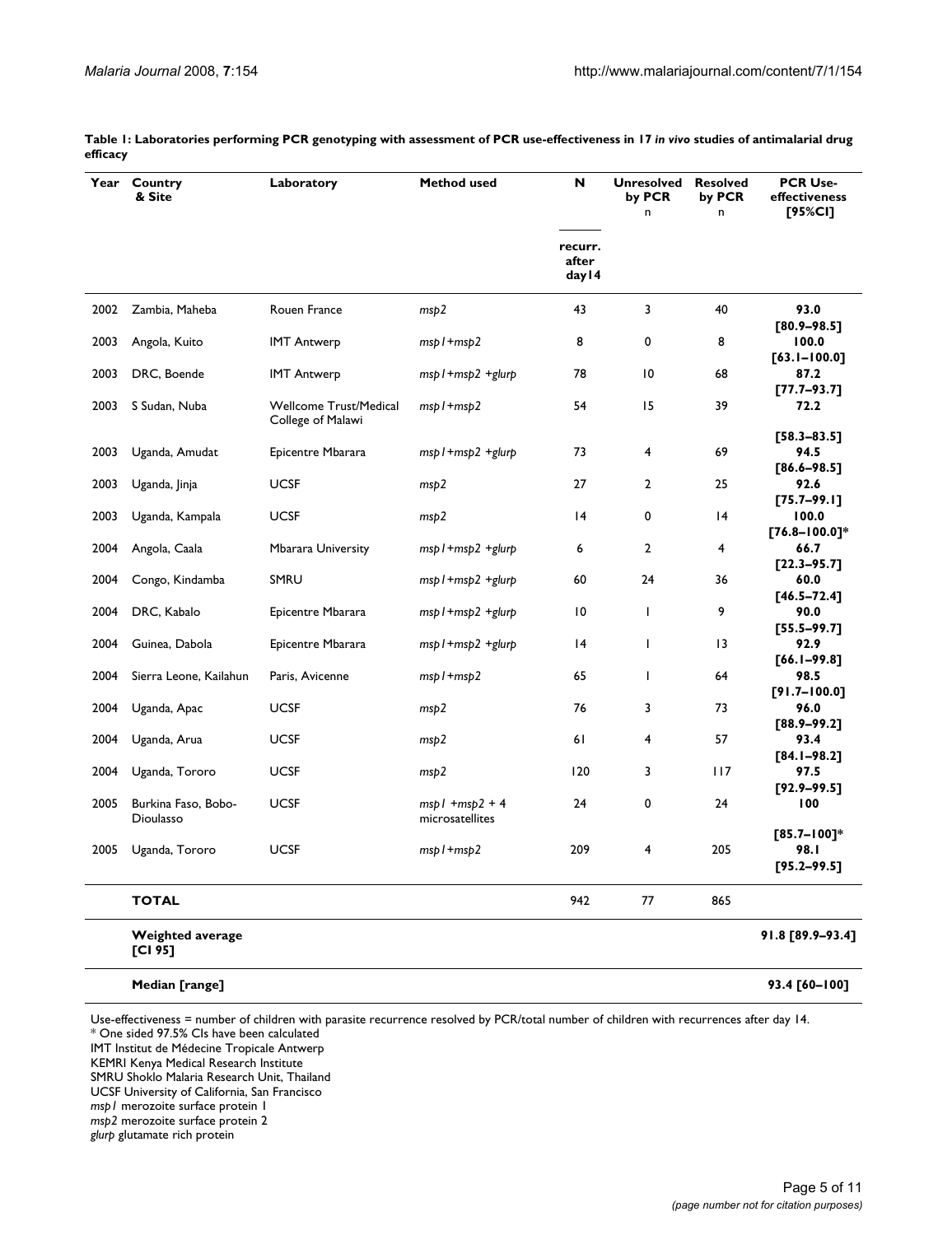

# **Figure 2**

**Summary of different analyses**. Notes: Shaded boxes represent patients excluded from the analyses. Analysable populations – Figures in parentheses represent the % patients excluded from the enrolled patient population using each method of analysis.

Losses to follow-up and withdrawals were included in this analysis and were censored on the last day seen. This analysis was done using two different definitions of failure -

• *Method 2a*: The definition of failure included all early treatment failures plus late treatment failures (LCFs or LPFs classified on day 28 as defined by WHO (2001)). Patients classified as LCF with a reinfection were censored. Patients with unresolved PCR results were excluded (n = 74).

• *Method 2b*: The definition of failure included all early treatment failures plus late treatment failures (LTF), which were defined on day 7 in patients whose initial parasitaemia had not cleared, or on the first day of any parasite recurrence during follow-up (including day 7 or earlier), irrespective of symptoms. For this analysis, patients with reinfections were censored on the day of parasite reappearance and those with indeterminate or missing genotyping results were censored on the last visit with a negative malaria smear result documented [4]. The date the PCR was taken was not the date of parasite recurrence in all cases and genotyping results were missing for a small number of participants ( $N = 16$ ) because their recurrent parasites had resolved without further treatment by day 28, and thus using the WHO (2001) classification

they had been classified as ACPRs at the time the study was done. These patients were censored at the time of the previous visit when the malaria smear was negative.

# *Effect of method of assessment of sample size evaluated*

The numbers of patients included in the four efficacy analyses were compared and the percentage of patients excluded from the enrolled patient population calculated for each method (Figure 2).

# **Results**

Out of 21 studies in which 4,684 patients were in an ACT treatment arm, 17 were included in the analysis representing a total of 2926 children treated with an ACT. Reasons for excluding studies or patients were major deviations from the WHO protocol (1257 patients), patients greater than five years of age enrolled (335), or unacceptable laboratory quality control results (166 patients in one study). Most studies (12/17) were in areas described as hyperendemic for malaria.

The most commonly studied ACT was artesunate-amodiaquine (AS+AQ) (15 sites, 1,702 children), followed by artesunate-sulphadoxine-pyrimethamine (AS+SP) (eight sites, 706 children) and artemether-lumefantrine (AL) (four sites, 518 children).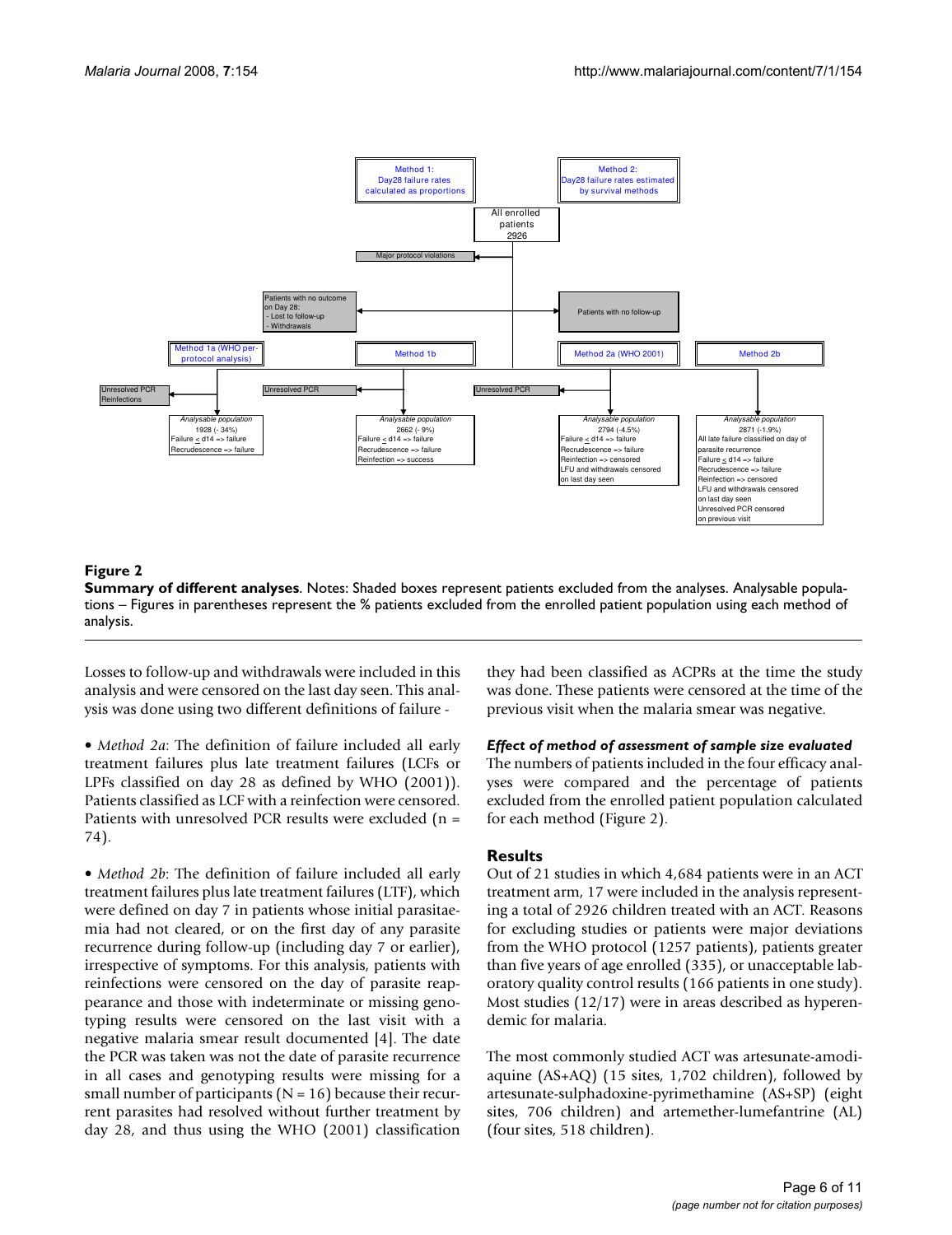#### *Description of treatment outcomes according to the WHO 2001 classification*

There were four early treatment failures (ETF), 635 late clinical failures (LCF) and 376 late parasitological failures (LPF). Only 2% patients were lost to follow-up. There were 127 (4%) withdrawals in all studies. The reasons for withdrawal were repeated vomiting (20/127), taking another drug with antimalarial activity (23/127), concomitant disease (23/127), withdrawal of consent (7/ 127), other protocol violation (48/127), death (1/127) and unknown (5/127).

# *Results of efficacy analyses*

Efficacy results are summarized in Tables 2, 3 and 4. Using method 1a (per protocol) day 28 failure rates ranged from 0% to 39.3% for AS+AQ treatment (Table 2), from 0% to 3.3% for AL treatment (Table 3) and from 1.0% to 33.3% for AS+SP treatment (Table 4). Failure rates exceeded 10% at 7/15 sites for AS+AQ, 0/4 sites for AL and 4/8 sites for AS+SP. The upper 95% CI exceeded 10% at 11 sites for AS+AQ, no sites for AL and 6 sites for AS+SP.

Using method 1a as the reference analytical method, the median [range] differences between these results and those obtained using method 1b were 1.3% [0–24.8], method 2a 1.1% [0–21.5] and method 2b 0% [-38–19.3].

Classifying patients as failures on day 7 if initial parasitaemia had not cleared, or on the first day of parasite recurrence, regardless of symptoms (method 2b) increased the number of treatment failures (uncorrected by genotyping) by 75, from 1015 to 1090 but it should be noted that the majority of these patients (50) were from one site (Boende).

# *Effect of method of assessment on sample size evaluated* Figure 2 illustrates how the choice of definitions and methods for assessment of efficacy (corrected by PCR)

**Table 2: Day 28 failure rates estimated by four methods – AS+AQ treatment**

|      | Country &<br><b>Site</b> | Day 28 failure rates<br>% [CI95%] |                 |                         |                 |
|------|--------------------------|-----------------------------------|-----------------|-------------------------|-----------------|
| Year |                          | Method la<br>(per protocol)       | Method Ib       | Method 2a<br>(WHO 2001) | Method 2b       |
| 2003 | Angola, Kuito            | 1.3                               | 1.2             | 1.2                     | 1.2             |
|      |                          | $[0 - 6.8]$                       | $[0 - 6.4]$     | $[0.2 - 8.3]$           | $[0.2 - 8.1]$   |
| 2003 | DRC, Boende              | 18.3                              | 4.1             | 15.3                    | 56.3            |
|      |                          | $[9.5 - 30.4]$                    | $[7.2 - 23.8]$  | $[8.7 - 25.9]$          | $[45.8 - 67.4]$ |
| 2003 | S Sudan, Nuba            | 7.3                               | 5.6             | 6.2                     | 8.4             |
|      |                          | $[2.0 - 17.6]$                    | $[1.5 - 12.6]$  | $[2.4 - 15.7]$          | $[3.9 - 18.0]$  |
| 2003 | Uganda, Amudat           | 22.6                              | 8.8             | 10.4                    | 21.4            |
|      |                          | $[9.6 - 41.1]$                    | $[3.6 - 17.2]$  | $[4.9 - 21.1]$          | $[14.0 - 31.8]$ |
| 2003 | Uganda, linja            | 7.9                               | 6.5             | 7.0                     | 12.2            |
|      |                          | $[3.2 - 15.7]$                    | $[2.7 - 13.0]$  | $[3.4 - 14.1]$          | $[7.2 - 20.1]$  |
| 2003 | Uganda, Kampala          | 4.9                               | 4.1             | 4.3                     | 4.3             |
|      |                          | $[1.0 - 13.7]$                    | $[0.9 - 11.5]$  | $[1.4 - 12.8]$          | $[1.4 - 12.9]$  |
| 2004 | Angola, Caala            | 0                                 | 0               | 0                       | 1.5             |
|      |                          | $[0 - 6.0]$ *                     | $[0 - 5.7]$ *   | $[0 - 5.8]$ *           | $[0.2 - 10.4]$  |
| 2004 | Congo, Kindamba          | 6.0                               | 4.8             | 4.8                     | 6.4             |
|      |                          | $[1.6 - 14.6]$                    | $[1.3 - 11.9]$  | $[1.8 - 12.2]$          | $[2.9 - 13.7]$  |
| 2004 | DRC, Kabalo              | 0                                 | 0               | 0                       | 4.4             |
|      |                          | $[0 - 8.4]$ *                     | $[0 - 7.9]$ *   | $[0 - 7.9]$ *           | $[1.1 - 16.3]$  |
| 2004 | Guinea, Dabola           | 1.0                               | 0.9             | 0.9                     | 0.9             |
|      |                          | $[0 - 5.3]$                       | $[0 - 5.1]$     | $[0.1 - 6.5]$           | $[0.1 - 6.5]$   |
| 2004 | S Leone, Kailahun        | 27.0                              | 15.4            | 19.0                    | 20.5            |
|      |                          | $[16.6 - 39.6]$                   | $[9.3 - 23.6]$  | $[12.3 - 28.8]$         | $[13.5 - 30.5]$ |
| 2004 | Uganda, Apac             | 24.5                              | 15.0            | 15.7                    | 15.9            |
|      |                          | $[16.2 - 34.4]$                   | $[9.8 - 21.7]$  | $[10.7 - 22.7]$         | $[10.8 - 23.1]$ |
| 2004 | Uganda, Arua             | 28.7                              | 19.9            | 20.0                    | 20.0            |
|      |                          | $[20.4 - 38.2]$                   | $[13.9 - 27.0]$ | $[14.5 - 27.2]$         | $[14.6 - 27.0]$ |
| 2004 | Uganda, Tororo           | 39.3                              | 14.5            | 17.8                    | 20.0            |
|      |                          | $[27.1 - 52.7]$                   | $[9.5 - 20.9]$  | $[12.1 - 25.8]$         | $[13.6 - 28.9]$ |
| 2005 | Uganda, Tororo           | 13.9                              | 5.5             | 5.4                     | 5.9             |
|      |                          | $[6.9 - 24.1]$                    | $[2.6 - 9.8]$   | $[2.9 - 9.8]$           | $[3.3 - 10.4]$  |

\*one-sided 97.5% CIs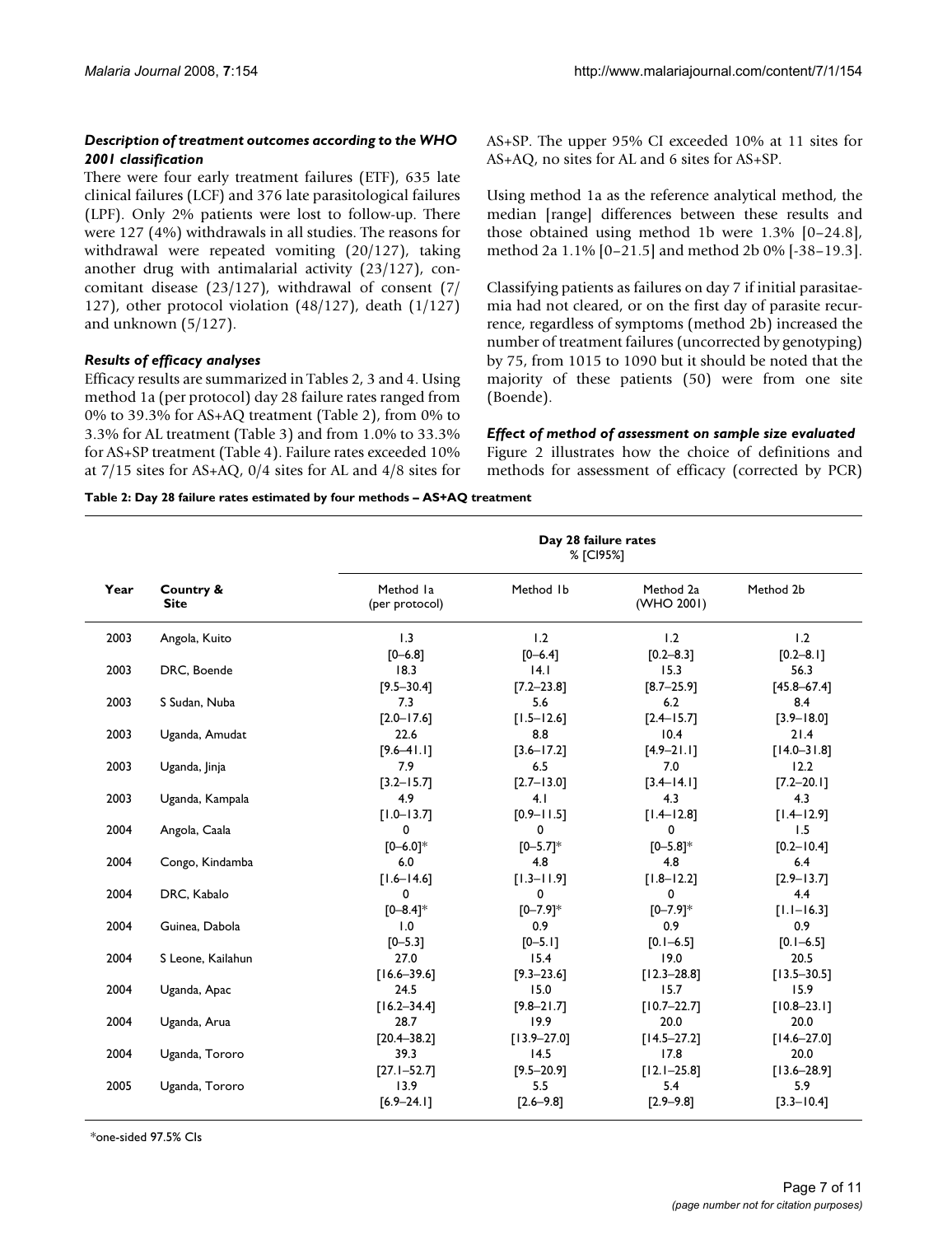|      |                              | Day 28 failure rates<br>% [CI95%]   |                                     |                                       |                                       |
|------|------------------------------|-------------------------------------|-------------------------------------|---------------------------------------|---------------------------------------|
|      |                              | Method la<br>(per protocol)         | Method Ib                           | Method 2a<br>(WHO 2001)               | Method 2b                             |
| 2004 | Angola, Caala                | 0<br>$[0 - 6.1]$ *                  | 0                                   | 0                                     | 0                                     |
| 2004 | Congo, Kindamba              | 1.2                                 | $[0 - 6.0]$ *<br>IJ                 | $\overline{1}$ .                      | 1.0                                   |
| 2005 | Burkina Faso, Bobo-Dioulasso | $[0 - 6.2]$<br>3.2<br>$[0.9 - 8.1]$ | $[0 - 6.0]$<br>2.8<br>$[0.8 - 6.9]$ | $[0.2 - 7.3]$<br>2.8<br>$[1.1 - 7.3]$ | $[0.1 - 6.8]$<br>2.8<br>$[1.1 - 7.3]$ |
| 2005 | Uganda, Tororo               | 3.3<br>$[0.7 - 9.3]$                | 1.6<br>$[0.3 - 4.7]$                | 1.8<br>$[0.6 - 5.4]$                  | 1.8<br>$[0.6 - 5.7]$                  |

#### **Table 3: Day 28 failure rates estimated by four methods – AL treatment**

\*one-sided 97.5% Cis

affected the number of patients assessed in the final efficacy evaluation. The biggest reduction in sample size of 34% occurred using the per-protocol analysis (method 1a). The smallest reduction in sample size occurred when method 2b was applied.

#### *PCR findings*

Recurrence of parasitaemia between days 14 and 28 occurred in 942 (32%) children. Of these, 77 (8.3%) patients could not be classified because: (i) 18 samples were missing, (ii) in 31 samples it was not possible to amplify any parasite DNA, (iii) DNA was amplified but no classification could be given (indeterminate) in 26 samples, and (iv) the reason was unknown for two samples.

A total of 865 recurrences were categorized following PCR genotyping with: (i) 118 (12.5%) classified as recrudescent, (ii) 734 (77.9%) as re-infections, and (iii) 13 (1.4%) as recrudescence + re-infection, regarded as recrudescent for the purposes of this analysis. The use-effectiveness was 91.8% (865/942) and ranged from 60.0% for Congo-Kindamba to 100.0% for Angola-Kuito and Uganda-Kampala and Bobo-Dioulasso, Burkina Faso (Table 1).

# **Discussion**

This analysis of pooled data has shown that failure rates can vary markedly depending on the analytical method used. The point estimates of failure calculated using the per-protocol analysis compared to methods 1b and 2a were the highest. This systematic overestimation is attributable to the effect of excluding patients with new infec-

| Table 4: Day 28 failure rates estimated by four methods - AS+SP treatment |  |  |
|---------------------------------------------------------------------------|--|--|
|---------------------------------------------------------------------------|--|--|

|      | Country &<br><b>Site</b> | Day 28 failure rates        |                                      |                 |                 |
|------|--------------------------|-----------------------------|--------------------------------------|-----------------|-----------------|
| Year |                          | Method la<br>(per protocol) | Method Ib<br>Method 2a<br>(WHO 2001) |                 | Method 2b       |
| 2002 | Zambia, Maheba           | 21.7                        | 13.2                                 | 15.4            | 29.8            |
|      |                          | $[10.9 - 36.4]$             | $[6.5 - 22.9]$                       | $[8.6 - 26.8]$  | $[20.5 - 42.1]$ |
| 2003 | Angola, Kuito            | 1.2                         | 1.2                                  | 1.1             | 2.3             |
|      |                          | $[0 - 6.6]$                 | $[0 - 6.4]$                          | $[0.2 - 7.8]$   | $[0.6 - 8.8]$   |
| 2003 | DRC, Boende              | 33.3                        | 25.3                                 | 27.3            | 59.5            |
|      |                          | $[21.9 - 46.3]$             | $[16.4 - 36.0]$                      | $[18.7 - 38.9]$ | $[48.8 - 70.5]$ |
| 2003 | S Sudan, Nuba            | 10.3                        | 8.3                                  | 8.6             | 10.5            |
|      |                          | $[3.9 - 21.2]$              | $[3.1 - 17.3]$                       | $[4.0 - 18.2]$  | $[5.4 - 19.9]$  |
| 2003 | Uganda, Amudat           | 7.9                         | 6.8                                  | 6.8             | 8.0             |
|      |                          | $[2.6 - 17.5]$              | $[2.2 - 15.1]$                       | $[2.9 - 15.5]$  | $[3.7 - 16.9]$  |
| 2004 | Congo, Kindamba          | 11.1                        | 10.0                                 | 10.1            | 11.0            |
|      |                          | $[4.9 - 20.7]$              | $[4.4 - 18.8]$                       | $[5.2 - 19.2]$  | $[5.9 - 20.2]$  |
| 2004 | DRC, Kabalo              | 2.3                         | 2.0                                  | 2.0             | 11.8            |
|      |                          | $[0 - 12.3]$                | $[0 - 10.8]$                         | $[0.3 - 13.4]$  | $[5.5 - 24.4]$  |
| 2004 | Guinea, Dabola           | 1.0                         | 0.9                                  | 0.9             | 2.8             |
|      |                          | $[0 - 5.5]$                 | $[0 - 5.2]$                          | $[0.1 - 6.5]$   | $[0.9 - 8.5]$   |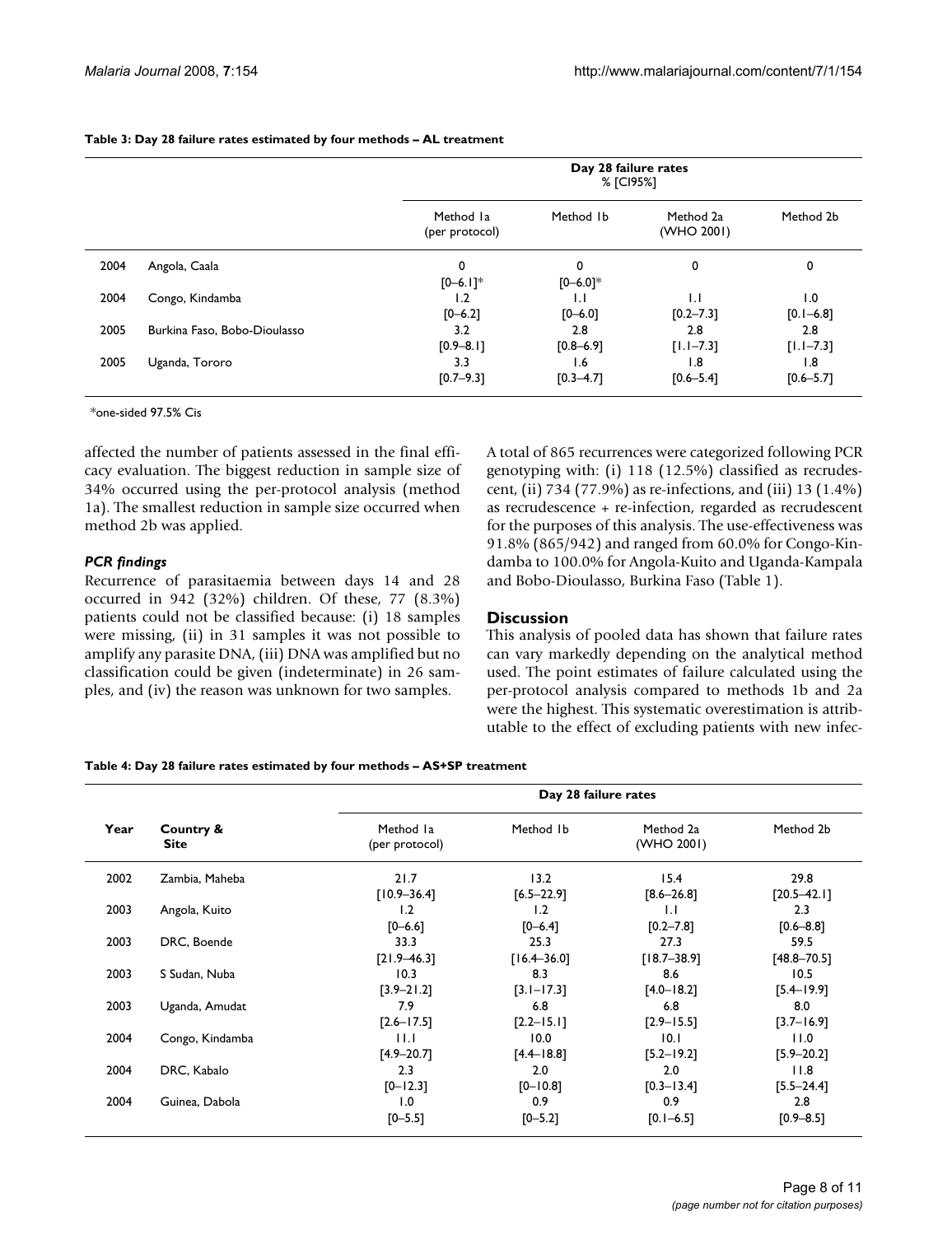tions from the analysis. Predictably, the magnitude of the difference from the estimate obtained using method 1b varied according to the number of patients re-infected during follow-up, hence intensity of transmission and the post-treatment prophylactic effect of the drug. In these studies, the effect of data loss due to patient loss to follow up (2%) and withdrawals (4%) was small over 28 days.

If the results of the survival analysis using the same definitions of failure (WHO 2001) are compared to the results of the per protocol analysis the median difference in the point estimates for failure at day 28 was small at 1.1% but ranged from 0 to 21.5%. Again, the difference was greater at the sites with the highest numbers of parasite recurrences, whether related to transmission intensity and more reinfections or a higher number of recrudescent infections. The precision of those estimates generated by the per protocol analysis was lower. Comparisons of precision cannot be made against methods 1b or 2b because the endpoint classifications were different.

The change in definition of failure from the WHO (2001) protocol to method 2b led to an increasing number of patients being classified as treatment failures (uncorrected by genotyping): 1090 compared to 1015. By classifying patients on day 7 or on the day of recurrence rather than by day 28 (method 2b vs. 2a), the results of the survival analyses changed little in most of the studies but markedly at certain sites where several patients who had been classified as ACPRs using the 2001 criteria were reclassified as late treatment failures using the 2005 definition, e.g. the Boende site in DRC where failure [95% CI] would have been estimated as 15.3% [8.7–25.9] when the study was done in 2003 and 56.3% [45.8–67.4] if it had been done 2 years later following the newer recommendations. This was because a relatively high proportion of patients who were still parasitaemic on days 7 ( $n = 29$ ) and 14 ( $n = 21$ ) but asymptomatic had cleared their parasites by day 28 without treatment.

The methods for assessing antimalarial drug efficacy continue to evolve. The quality of the data generated by an *in vivo* study depends on the study design and execution, the quality of the laboratory and the interpretation of the genotyping results. For the efficacy analysis, there is a growing consensus that the Kaplan-Meier survival analysis is the optimal method because it retains the maximal amount of data for analysis and avoids the inaccurate overestimation of failure rates that will occur when large numbers of patients are excluded from the analysis. This overestimation is likely to increase as a drug's efficacy declines with a consequent increase in the number of recrudescences and new infections. These results support expert opinion that survival analysis should become the standard way of analysing data from *in vivo* tests and should replace the traditional per-protocol method. The per-protocol method was associated with a 34% reduction in sample size, compared to a < 10% reduction for the other methods. However, it is true that while survival analysis maximizes the sample size, some of the patients will only have completed a trivial period of follow up. Regarding re-infections as treatment successes (method 1b) preserves the sample size but leads to an underestimation of the failure rate and is not recommended.

Efficacy of AS+AQ was below 90% at 7/15 sites and of AS+SP at 4/8 sites and the lower 95% CI was below this level at a further four and two sites, respectively. Efficacy of AL was high in the small number of patients studied. The reduced efficacy of AS+AQ and AS+SP could be explained by the use of the more slowly eliminated partner drug as monotherapy before and during the deployment of the combinations. An alternative explanation for these results is different methods of classification by PCR genotyping. The results reported here suggest that PCR genotyping performed well as a discriminatory test inasmuch as the majority of patients were classified, but the results are only as valid as the interpretation algorithms used to classify them. Differences in performance were observed between different laboratories, which did not appear to be related to the number of markers used. PCR outcomes defined as recrudescence + re-infection were classified as new infections by laboratories in certain studies but not in others as described in the methods. Current genotyping techniques, even using up to six markers, are not sufficiently discriminatory in areas of high transmission where multiple genotype infections are common [11]. Standardization of genotyping techniques and interpretation rules should reduce this inter-laboratory variation. There is evidence from genotypic studies that reinfections can occur before day 14 [28]. More work needs to be done in this area and the current guidelines, stating that only parasite recurrences occurring after this day should be genotyped, may need to be revised.

These results support the recommendation for a minimum follow-up period of 28 days in the assessment of efficacy of ACTs, with PCR-genotyping of all recurrences and the use of the Kaplan-Meier product-limit formula to estimate efficacy of treatment in all correctly randomized patients.

Accurate reporting of methods by investigators is essential, in particular definitions of endpoints and criteria for censoring all categories of patients who do not complete follow-up. It is recommended that the classification of treatment failure is based on parasitological outcomes only and that all parasitological recurrences be treated straightaway in view of the high likelihood that patients will go on to develop symptoms [29]. Further standardi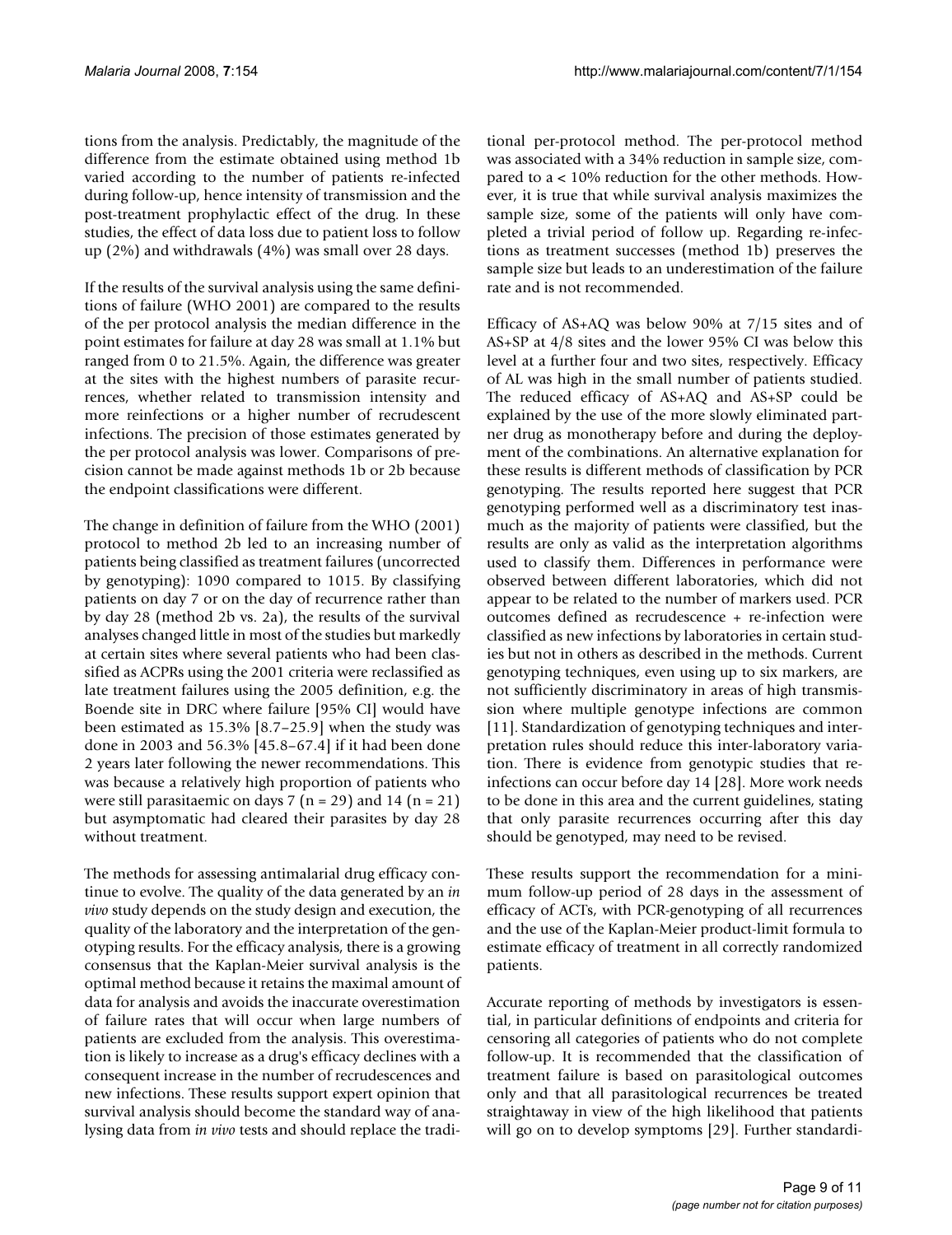zation of definitions and analytical methods will facilitate combining data in this critical period post ACT-deployment, allowing trends in efficacy to be monitored at a global level [9,30].

The WHO (2001) protocol was not designed to be a comparative study protocol, but rather a single-arm *in vivo* assessment to guide treatment policy. Such studies should be powered to estimate the effect size with adequate precision. However, if an efficacy assessment is being done because of a suspicion a drug is failing it makes sense to evaluate a potential replacement at the same time in an adequately powered, randomized, controlled trial. This will provide good evidence to guide national programmes in their drug selections.

Whether *in vivo* efficacy monitoring data should be used as the only determinant for policy change is debatable, if a choice of highly efficacious therapies becomes available. When comparing treatments of similar efficacy other factors determining programmatic effectiveness become more important to policy makers such as simplicity of the regimen, formulation, tolerability, adherence, cost and post-treatment prophylactic effect.

# **Competing interests**

The authors declare that they have no competing interests.

#### **Authors' contributions**

JPG, PO and WRT conceived of the study, and participated in its design and coordination and helped to draft the manuscript. EAA participated in its design, analysed some of the data and wrote the first draft of the manuscript. LP and ET did the statistical analysis and helped to draft the manuscript. GD, HB, IZ, IvdB, PPP, MvH, FC and SB collected data and revised the manuscript. All authors read and approved the final manuscript.

# **Acknowledgements**

We thank all the study team members and participants involved in the original studies which provided the data for this work, especially the lead investigators-Maryline Bonnet, Sandra Cohuet, Anne Denoncin, Evelyn Depoortere, Martine Felix, Filomeno Fortes, Mufuta Gabriel, Valérie Gaboulaud, Francesco Grandesso, Sally Hamour, Moses Kamya, Crista Kitz, Todd Swarthout, Sophie Tobback, Jean-Bosco Ouedraogo, Naawa Sipilanyambe, Fred Wabwire-Mangen and Adoke Yeka. We are grateful to the laboratories which performed the PCR analyses: Mbarara University, Uganda, Epicentre Mbarara, Prince Leopold Institute of Tropical Medicine, Antwerp, Belgium, Shoklo Malaria Research Unit, Thailand, Hôpital Avicenne, Bobigny, France, Wellcome Trust/Medical College of Malawi, Blantyre, Malawi, Faculté de Médicine-Pharmacie, Rouen, France and the Genomics Core Facility, Institute for Human Genetics, University of California, San Francisco, California. Thank you to the Ministries of Health who collaborated on the studies, to Salah Ghabri for assistance with data management and especially to Kasia Stepniewska and Pascal Ringwald for critical review of the manuscript.

The funding for the individual studies was provided by Médecins sans Frontières, the University of California, San Francisco, National Institutes of Health and Centers for Disease Control (USA). Funding for this data analysis was provided by the UNICEF/UNDP/World Bank/WHO Special Programme on Research and Training in Tropical Diseases (TDR) and MSF/ Epicentre. PO is a staff member of the WHO; the authors alone are responsible for the views expressed in this publication and they do not necessarily represent the decisions, policy or views of the WHO.

#### **References**

- 1. Guthmann JP, Pinoges L, Checchi F, Cousens S, Balkan S, van Herp M, Legros D, Olliaro P: **Methodological issues in the assessment of antimalarial drug treatment: analysis of 13 studies in eight African countries from 2001 to 2004.** *Antimicrob Agents Chemother* 2006, **50:**3734-3739.
- 2. White NJ: **The assessment of antimalarial drug efficacy.** *Trends Parasitol* 2002, **18:**458-464.
- 3. Stepniewska K, Taylor WR, Mayxay M, Price R, Smithuis F, Guthmann JP, Barnes K, Myint HY, Adjuik M, Olliaro P, Pukrittayakamee S, Looareesuwan S, Hien TT, Farrar J, Nosten F, Day NP, White NJ: **In vivo assessment of drug efficacy against** *Plasmodium falciparum* **malaria: duration of follow-up.** *Antimicrob Agents Chemother* 2004, **48:**4271-4280.
- 4. Stepniewska K, White NJ: **Some considerations in the design and interpretation of antimalarial drug trials in uncomplicated falciparum malaria.** *Malar J* 2006, **5:**127.
- 5. World Health Organization: **Assessment of therapeutic efficacy of antimalarial drugs for uncomplicated falciparum malaria in areas with intense transmission.** *Geneva* 1996.
- 6. World Health Organization: **Monitoring Antimalarial Drug Resistance – Report of a WHO Consultation.** *Geneva, Switzerland, 3–5 December 2001* .
- 7. World Health Organization: **Assessment and monitoring of antimalarial drug efficacy for the treatment of uncomplicated falciparum malaria.** *Geneva* 2003.
- 8. World Health Organization: **Susceptibility of** *Plasmodium falciparum* **to antimalarial drugs.** *Geneva* 2005.
- 9. Price RN, Dorsey G, Ashley EA, Barnes KI, Baird JK, d'Alessandro U, Guerin PJ, Laufer MK, Naidoo I, Nosten F, Olliaro P, Plowe CV, Ringwald P, Sibley CH, Stepniewska K, White NJ: **World Antimalarial Resistance Network I: clinical efficacy of antimalarial drugs.** *Malar J* 2007, **6:**119.
- 10. Collins WJ, Greenhouse B, Rosenthal PJ, Dorsey G: **The use of genotyping in antimalarial clinical trials: a systematic review of published studies from 1995–2005.** *Malar J* 2006, **5:**122.
- 11. Greenhouse B, Dokomajilar C, Hubbard A, Rosenthal PJ, Dorsey G: **Impact of transmission intensity on the accuracy of genotyping to distinguish recrudescence from new infection in antimalarial clinical trials.** *Antimicrob Agents Chemother* 2007, **51:**3096-3103.
- 12. World Health Organization: **Guidelines for the treatment of** [http://www.who.int/malaria/docs/ TreatmentGuidelines2006.pdf].
- 13. Bakyaita N, Dorsey G, Yeka A, Banek K, Staedke SG, Kamya MR, Talisuna A, Kironde F, Nsobya S, Kilian A, Reingold A, Rosenthal PJ, Wabwire-Mangen F: **Sulfadoxine-pyrimethamine plus chloroquine or amodiaquine for uncomplicated falciparum malaria: a randomized, multisite trial to guide national policy in Uganda.** *Am J Trop Med Hyg* 2005, **72:**573-580.
- 14. Bonnet M, Roper C, Felix M, Coulibaly L, Kankolongo GM, Guthmann JP: **Efficacy of antimalarial treatment in Guinea: in vivo study of two artemisinin combination therapies in Dabola and molecular markers of resistance to sulphadoxine-pyrimethamine in N'Zerekore.** *Malar J* 2007, **6:**54.
- 15. Bukirwa H, Yeka A, Kamya MR, Talisuna A, Banek K, Bakyaita N, Rwakimari JB, Rosenthal PJ, Wabwire-Mangen F, Dorsey G, Staedke SG: **Artemisinin combination therapies for treatment of uncomplicated malaria in Uganda.** *PLoS Clinical Trials* 2006, **1:**e7.
- 16. Depoortere E, Guthmann JP, Presse J, Sipilanyambe N, Nkandu E, Balkan S, de Pecoulas PE, Legros D: **Efficacy and effectiveness of the combination of sulfadoxine/pyrimethamine and a 3-day course of artesunate for the treatment of uncomplicated falciparum malaria in a refugee settlement in Zambia.** *Trop Med Int Health* 2005, **10:**139-145.